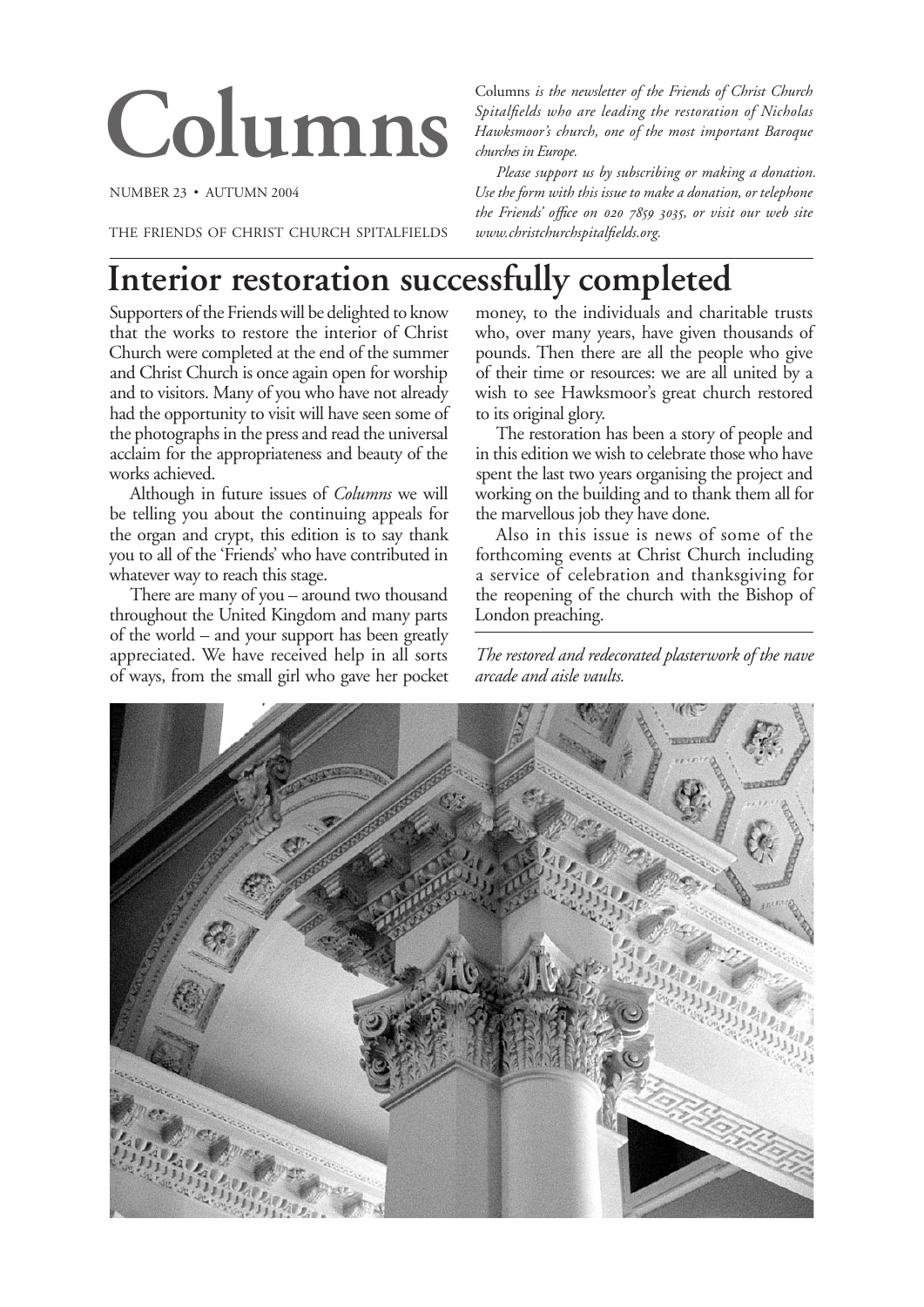# **The crafts of the restoration**

*Red Mason, Project Architect to the restoration, compares the craft techniques of Hawksmoor's time with those employed in the present day.*

The restoration of the interior of Christ Church has utilised the skills of many craftsmen, stone masons, joiners, carvers, plasterers, decorators and, although their work is not often regarded as a craft, scaffolders. Many of the tools used by the craftsmen in the first quarter of the eighteenth century have now been replaced by machinery, but the approach adopted for the restoration, the materials, the techniques employed and the knowledge required, was very similar to the skills and knowledge demanded from Hawksmoor's craftsmen. It is only possible here to mention a very few of the craftsmen who worked on the restoration, but the results are a tribute to everybody who was involved.

# **The new floor**

In 1724 Thomas Dunn, the masonry contractor, laid 3831 square feet of 'Rubb'd Purbeck Mitchell Pavin' in the main body of the church at a cost of I shilling and 2 pence per square foot. (The approximate area of the aisles between the box pews, excluding the paving in the Sanctuary, based on a reconstruction of the original layout of the church, is about 3,230 square feet.) Hawksmoor's floor was taken up in  $1866$  when the galleries were removed, but a few small Purbeck paving samples were found directly below the two columns supporting the Organ Gallery.

The new floor in the church consists of stones taken from five different beds of stone in the Isle of Purbeck, the area between Corfe Castle and Swanage: Cap, Downsvein, Thornback, Inland Freestone and Pond Freestone. The eighteenth century paving slabs were quarried in underground mines, the large stones were then split, the slabs squared, the top face dressed and finally 'Rubb'd' to achieve a flat smooth finish. Today's stone was taken from an open cast quarry, then cut into slabs on a multiple frame saw (rather like a large bread slicer), squared and the faces rubbed.

Great skill is required in selecting the stones in the quarry and in cutting the stones exactly to the size and thickness required. In the eighteenth century the stones would have been loaded onto a boat in Poole Harbour and after arriving in the Thames, taken by cart to the church; today around seventy pallets of stone came by road in three deliveries. The layout of the new floor was designed long before quarrying commenced, but

the random mix of the stones in the panels between the bands was determined by trial and error on the drawing board before laying the floor commenced. The final proof of the skill of the quarrymen from W. J. Haysom and Son is that the masons from Stone Restoration Services Ltd, who laid the floor, were able to accommodate all the numerous small variations in the dimensions of the church and keep to the tight three millimetre joints that had been specified between the paving stones.

# **Carpentry and joinery**

The construction of the oak panelling, the gallery fronts and the other woodwork is traditional: mortice and tenon joints with dowel pegs identical to the form of construction used by Gabriel Appleby, Hawksmoor's joinery contractor. However all the mouldings and joints were cut by machine rather than by hand, and the number of modern craftsmen involved in the work must have been only a fraction of the number of men required in the eighteenth century. It is not known whether the eighteenth century craftsmen were based on site and worked either in the half finished church and in sheds erected in the churchyard, or whether the work was carried out in workshops all over London. But the volume of oak required and the space needed must have been very similar; the appearance of the church in the summer months of 2004 as the works neared completion and all the panelling was being installed, must have been very similar to the appearance of the church in the years  $1727$  to  $1729$ .

There are three large carved brackets under each gallery front, described in the original building accounts as 'Cartoozes', which appear to support the fronts; the brackets are in fact not structural, the fronts being supported on cantilevered flooring joists. Gabriel Appleby provided '42 Wain't Cartoozes ift  $\sin$  by  $\sin$  by  $\sin$  glued  $\&$  fitted for ye Carvers each [at] 8 shillings each, the total cost coming to £16-16 shillings-o pence'. When the galleries at the west end of the church were dismantled in 2000 and 2001 a series of Roman numerals was discovered on the back of the brackets and on the cornice moulding which runs round the top of the brackets and along the face of the main beam supporting the galleries. It seems likely that the procedure adopted in the eighteenth century was as follows: the oak blocks for the brackets and the un-carved sections of the cornices were carefully cut to length and fitted in place. The joiners then took down the brackets and sections of cornice and numbered them (Roman numerals being adopted because the numbers could be easily and quickly cut with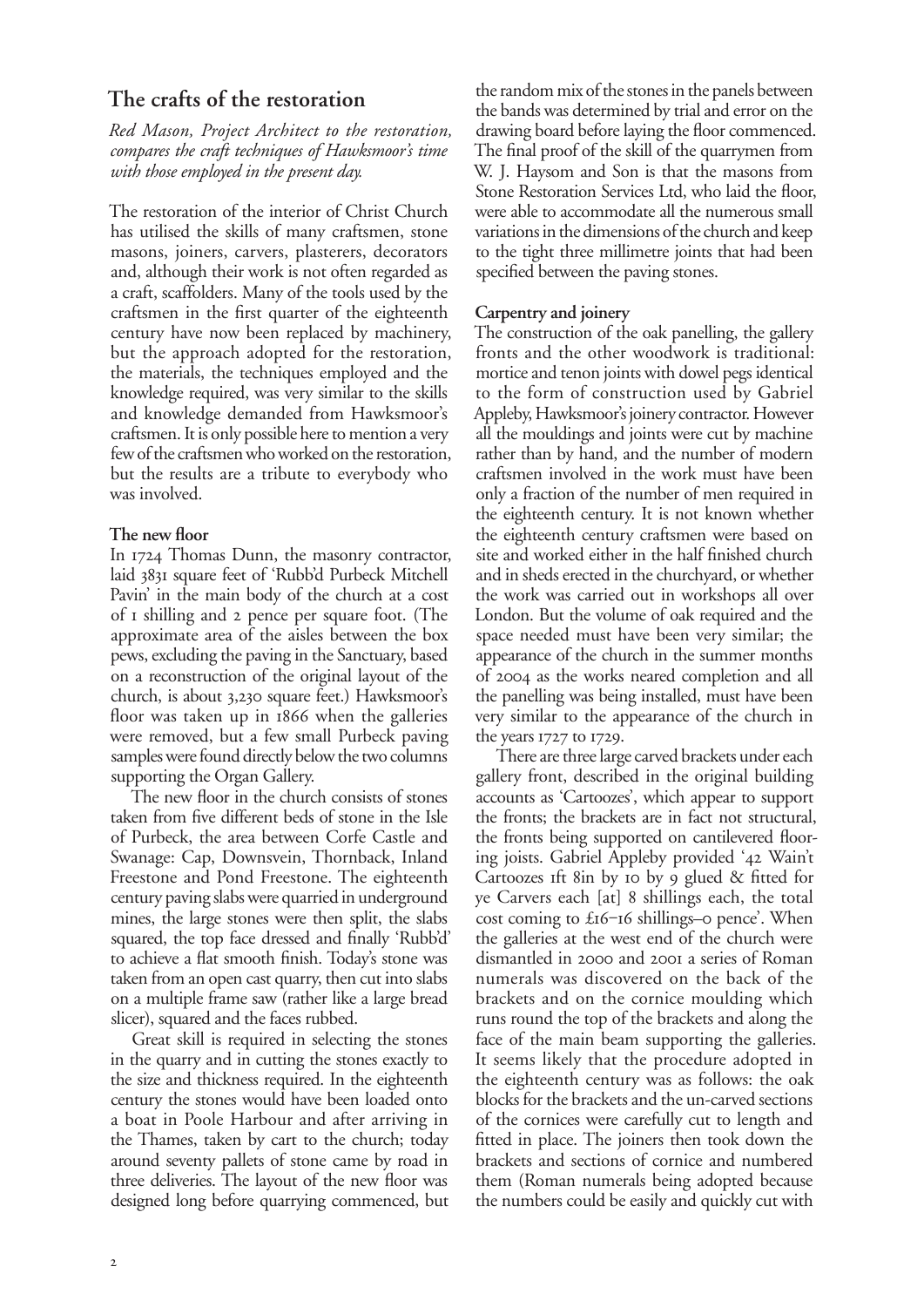

*One of the new gallery fronts apparently supported by three elaborately carved 'cartoozes'.*

a chisel), after which the components were sent off to the carvers, Thomas Darby and Gervase Smith. After the carving had been completed the components were returned to the church and re-fixed by the joiners. Twenty-seven of the original brackets survived and as many sections of the original cornices as possible have been reused.

A similar procedure to that used in the eighteenth century had to be adopted by Wallis Joinery and Beamfast, the company responsible for installing the joinery in the church, to ensure that all the old and new cornices and brackets fitted together exactly before the new lengths of cornices were sent off to the carvers, Gonzalez and Harms in Somerset. The skill of the joiners can be seen in the high quality of the new work, and the care with which the surviving original sections of woodwork have been integrated; the skill of the carvers can be judged from the fact that it is difficult to distinguish their new work from the old.

### **Plasterwork**

The skills of the plasterers from Cook and Sons, and the techniques they used were probably identical with those employed by the plasterers working for Isaac Mansfield, Hawksmoor's plastering contractor. The new ceilings under the galleries in the north and south aisles were erected on chestnut laths, Mansfield had used oak laths; the cornices were run in situ using a technique which has changed little over the centuries. Only the larger moulding in the centre of each bay was made

using a more modern technique. Casts were taken from original mouldings, with the pattern known as a 'Vitruvian Wave', which had survived at the west end of the church. The new mouldings were cast on a bench from the moulds rather than being run and modelled in situ.

### **Scaffolding**

Although many people may not regard scaffolding as a craft, a high degree of skill was required to move and position the vast amounts of poles and boards required for the scaffolding in the church without damaging either the existing fabric, in particular items such as the organ case, the Coade stone royal arms, the elaborate plaster and stone cornices, mouldings and capitals. Even more care was required in removing the scaffold so as not to damage the new as well as the existing fabric.

The size and intricacy of the scaffold required to carry out all the works at high level provided a vivid insight into the scaffolding that would have been required by the eighteenth century craftsmen. Very little evidence survives to show us what form this took, but one small detail was discovered when the brick sub-floor and the vaults below the new stone floor in the nave was repaired. A series of six inch diameter holes was discovered in the brickwork in positions very close to the points where the major supports for the modern scaffold were located. The purpose of the holes can only be guessed at, but the most likely explanation is that they were left in the brickwork when the principal supports, six inch diameter fir poles like modern telegraph poles, were removed, when Hawksmoor's scaffold was dismantled.

# **Fill the gap**

As was reported in the last issue, the Christ Church floor appeal had a marvellous response and we would like to thank again all the people who contributed so generously. They will be recorded in a special handwritten book. This appeal is now closed.

# **Buy a chair for Christ Church**

We have now raised enough money for 100 of the 600 chairs needed for nave: this amounts to some £16,000. We are very grateful to everyone who has so far contributed to this appeal. We are also appreciative that some people have clubbed together with their friends or work colleagues to buy a chair and make a joint dedication. If you would like more information on the chair appeal, please contact the Friends' office or pick up a leaflet in Christ Church.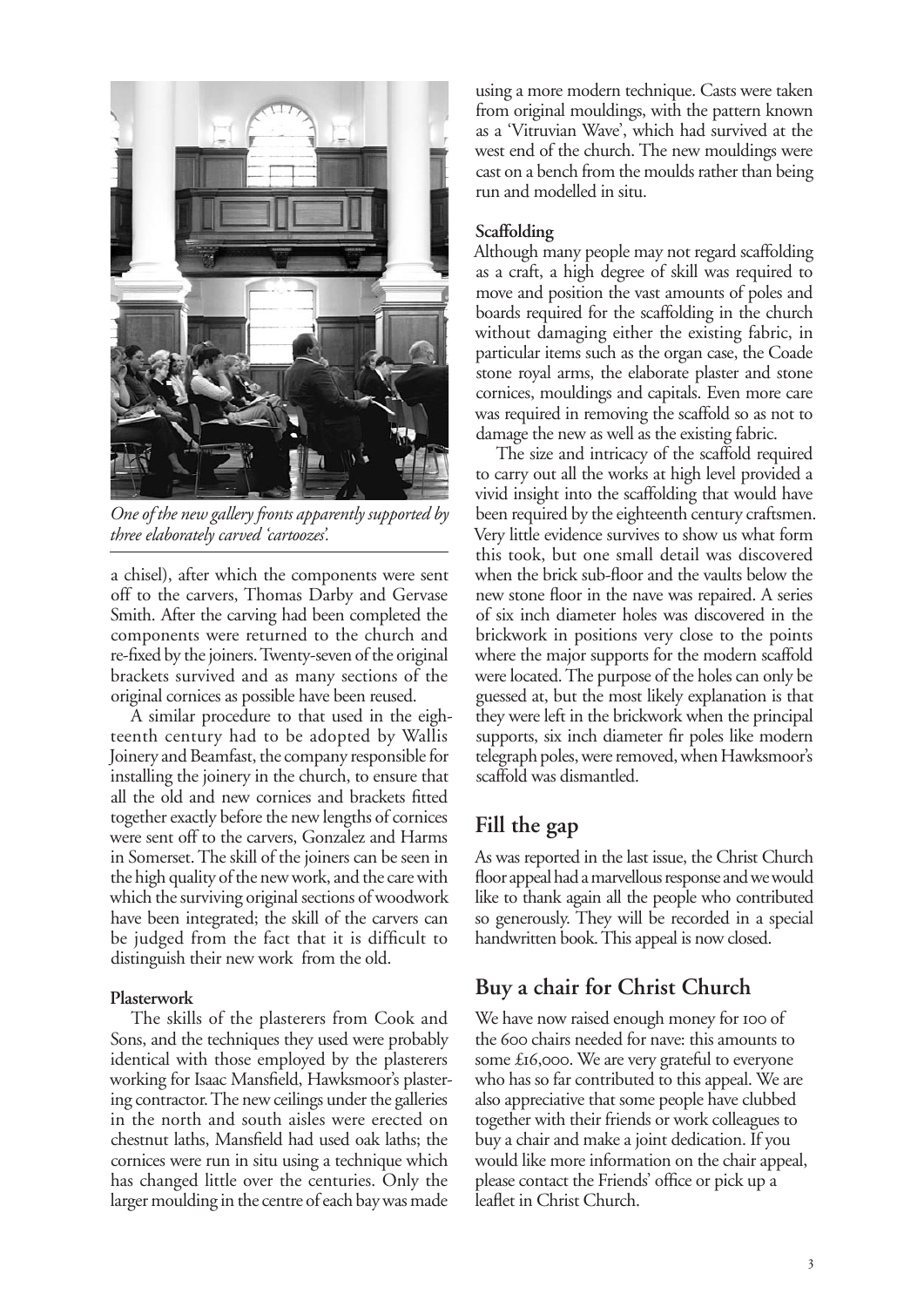# **Recent events**

# **London Open House Weekend**

Christ Church attracted several thousand visitors at this year's London Open House weekend. This was the first major opportunity to see inside the restored interior and the universal acclaim in the press had created a huge amount of interest.

The Friends would like to express their thanks to all those who came and worked as volunteer stewards for their hard work in making this such a successful weekend.

### **Hawksmoor six London churches bus tour**

The annual Six London Churches Bus Tour organised by the Friends took place this year in September. Although there are works planned and in progress at five of the churches, this year it was possible to see inside all six of them. One of the participants wrote:

I would like to thank you for the very enjoyable tour last Saturday. It was well organised, and ran efficiently, but not at the cost of informality and friendliness. Lunch was great too! Of course the glory of the tour was the churches, and being guided in and around them by experts, who were so enthusiastic, and the incumbents who are so willing to receive us. Your own church was the star, the restoration was so wonderful, it really took your breath away stepping inside for the first time.

The Friends are very grateful to William Palin, deputy curator at the Sir John Soane's Museum, who kindly gave up his Saturday to be our expert guide. The party benefited from the tremendous amount of trouble he took in researching his day and for making it so interesting.

We were also fortunate to be able to have a quick look inside St George Bloomsbury which is currently a building site full of scaffolding. Peter Waxman of Molyneux Kerr, architect to the project at St George was able to tell the party a little about the extensive works that are being carried out there.

# **Bus tour 2005**

The Friends are intending to organise another Hawksmoor London Churches Bus Tour in late May or early June 2005. This is a unique opportunity to see six of his finest works in a day and to have an expert guide to explain their history and significance. For further information please write to the Friends.

# **Forthcoming events**

### **Service of Celebration**

A Service of Celebration and Thanksgiving for the the reopening of Christ Church will be held on Thursday 2nd December at  $7$  pm with the Bishop of London, patron to the Friends, preaching.

Numbers are limited and admission will be by ticket. If you would like to attend, please write to the Friends enclosing SAE, or telephone 0776 6351071 or email service@christchurchspitalfields.org.

# **The Christ Church lecture**

The first lecture 'Evidence for the restoration' will be given by A D ('Red') Mason, architect to the restoration at 6.30 pm on Tuesday 7th December. Tickets  $\mathcal{L}$  to ( $\mathcal{L}$  concessions and paid-up supporters of the Friends) are available on the door or write to the Friends enclosing SAE.

### **Forthcoming concerts**

Gabrieli Consort & Players have launched their new season in London at Christ Church with a series of six concerts. For further information telephone the Gabrieli Consort at 020 7613 4404 or visit www.gabrieli.com.

# **The Spitalfields Festival**

The festival returns to Christ Church for their Christmas Festival, 13-22 December 2004. For further information call the Festival Hotline 020 7377 1362.

# **Songs of Praise from Christ Church**

The BBC TV programme *Songs of Praise* is making an edition of the series from Christ Church to celebrate the restoration. The television recording of the congregational singing will take place over two evenings at Christ Church on Monday 10th January and Tuesday IIth January 2005.

The programme will be broadcast at the end of January 2005. There are a limited number of free tickets available for this event. If you would like to attend please contact the Songs of Praise office (*not* the Friends) at the address or numbers below by st December, letting them know that you are a 'Friend of Spitalfields'. Tickets will be posted before Christmas.

E-mail: songsofpraise@bbc.co.uk. Put 'Tickets Spitalfields' in the e-mail subject field. Ticket Line telephone: 0161 244 3991 Fax: 0161 244 3276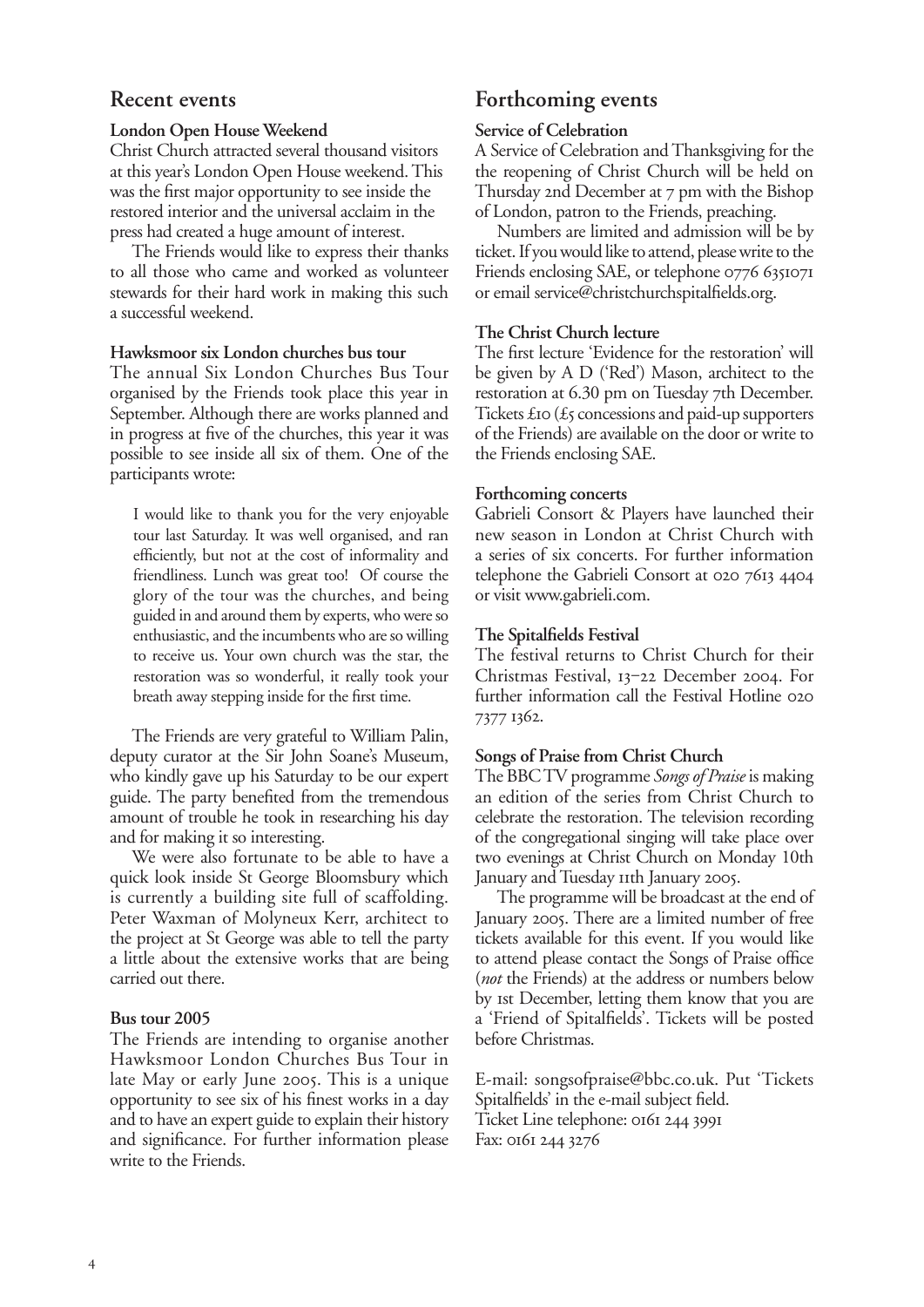# **Christ Church opening times**

Christ Church is now open to visitors on Sundays, to  $4 \text{ pm}$ , and on Tuesdays,  $\text{m}$  am to  $4 \text{ pm}$ .

The main Sunday service is held weekly at 10.30 am; Prayer Book communion is at 8.30 am on the last Sunday of the month.

For group visits and information about hiring Christ Church for events contact Christ Church Spitalfields Venue at 020 7377 6793 or visit www.spitalfieldsvenue.org

# **Thank you**

The campaign to restore Christ Church relies on the support of many people. The Friends would like to thank law firm Ashurst for generously providing an office; for printing this edition of columns and other printed material.

Thank you to our volunteers who come and help both in the office and at special events. We are particularly grateful to Fiona Ligonnet and Gill Hernon who provide reliable and regular back up in the office throughout the year.

# **Back up support**

The Friends Office is run with a small number of staff in order to keep our overhead costs to a minimum.

# **Volunteers**

If you would like to get involved with the Friends in a practical way, and you could spare a few hours of your time, why not come and help us?

We are looking for volunteers for help during office hours – particularly to help with the mailings. We also need people to help at our special events.

Please contact the Friends' office if you are interested.

# **Postage**

If you or your business could help with postage facilities this would greatly help with our mailings. Please contact the Friends office: 020 7859 3035.

# **Recent gifts**

The Friends are grateful for the generosity of the many individuals and organisations who support the Restoration Appeal. We value donations large and small. Thank you. We would also like to take this opportunity to thank publicly all those who give to the restoration by standing order, thereby saving us paperwork and money.

The Friends are most grateful for the generous bequest from the estate of the late Peter Lerwill.

In addition to those who have given to the floor and chair appeals, who will be recorded in a special book, and those who prefer to remain anonymous, we would like to thank the following for their recent donations:

# Gifts of £**100** and over Mr & Mrs G Bland Tara Howard

Hugo Marquez Roderick Thomson N E Trippett WAG TV

Gifts of £200 and over Byrne Charitable Trust McCorquodale Charitable Trust Miller Hare Limited John C Peck Sue Prickett C K Stratton-Browne

> Gifts of £500 and over Allan Murray-Jones

Gifts of £**1000** and over F&C Smaller Companies PLC Trusthouse Charitable Foundation

**Gift of £** Historic Churches Preservation Trust

The Restoration has also received a generous grant from the Robert Wilson Challenge Fund, administered through the World Monuments Fund in Great Britain. This grant provided a large part of the matching funds required by the Heritage Lottery Fund for the painting and decorative plaster work.

Photographs, many in colour, of the work in progress can be viewed on the Friends' website at:

www.christchurchspitalfields.org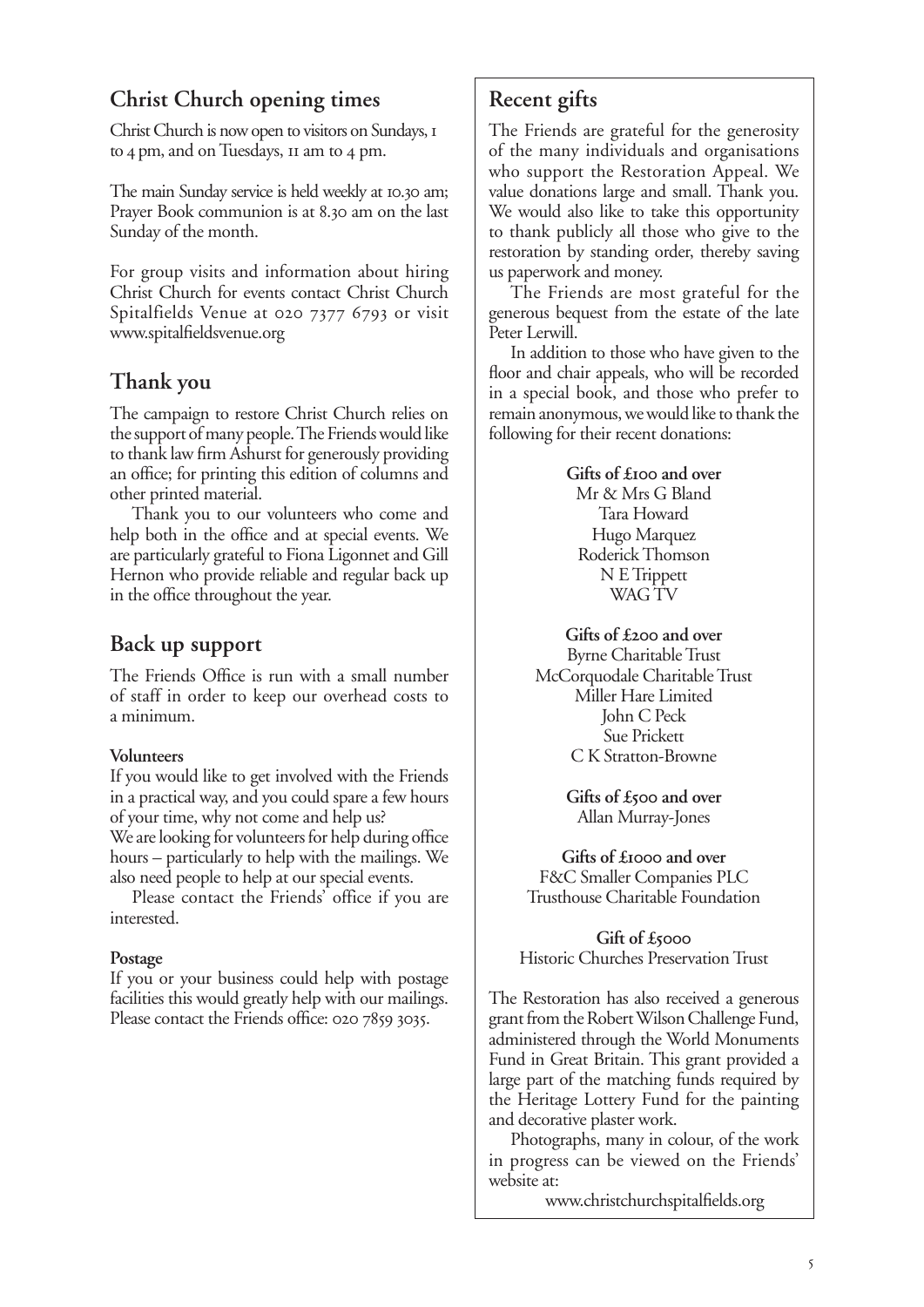# **Personal column**

Columns *interviewed Dennis Charlton, site manager for Wallis Special Projects, about his experience working on the restoration of the interior. Dennis has over thirty years of building site experience mainly in London, including about twenty-four years managing residential, commercial, historic buildings and new buildings sites, and refurbishments.*

# *What is your job description?*

Site manager: responsible for organising, short term planning, administration, co-ordinating subcontractors, safe working practices, overseeing site management team; liaising with the professional team, local authority, utilities, Health and Safety Executive, traffic management etc.

# *In what way, if any, is running a job like this on a church different from other projects?*

When working in a building such as Christ Church, Wallis Special Projects take into account the sensitivities that the client and associates are sure to have. Special efforts were made to maintain acceptable standards of behaviour in this environment: the response from the people on site was very good. Respect for the building itself and for its monuments was high on our list of priorities.

# *A lot of people think that craftsmanship in the building industry is dead. Do you think that this is true?*

The overall demand for craftsmanship is obviously less now than even 30 years ago as current clients require economical, efficient buildings with few frills. However, as can be seen at Christ Church, there are still people who display the necessary skills. We have had the benefit of skilful plasterers, stonemasons, carpenters and joiners, decorators, polishers and metalworkers with blacksmithing skills. Only time will tell whether they may die out: certainly some young people have been on Christ Church: a good sign.

# *What was the previous building you worked on?*

The previous building was Old Poplar Library, a Grade II listed building converted into office space.

# *What will be the next building you are working on?* Possibly the next project is Spitalfields Market, renovating the central area roof.

# *How has your job changed over the years? Has European legislation had an impact?*

The job has changed in several ways: the expected pace of the works from conception to completion; tightening of safety controls on building works and the consequent increase in administration associated with on site works; the change from building contractors who had most trades in house to a sub-contractor based industry; the reduction in requirements for a highly trained work force; the result has been the loss of apprenticeships. European legislation has not had fundamental effects on site works.

# *What were your initial thoughts when you were appointed to be Senior Site Manager on this project?*

When Wallis Special Projects suggested that Christ Church was my next job, I was very pleased, having been aware of its 'presence' in Spitalfields for most of my time working in London, especially when on projects In Brick Lane and Petticoat Lane.

# *Now that the project has finished, are you pleased with the results?*

I believe that each trade has successfully produced the result that was required, such as the magnificent stone floor to very tight tolerances; joinery which to my mind is virtually faultless; plasterwork in the aisles which is traditionally and excellently detailed; chandeliers which are perfect; wrought iron work of the highest quality. All of these and some more including the positive responses from all of the trades on site are what I'm proud of.

Supported by the Heritage Lottery Fund



Published by the Friends of Christ Church Spitalfields Registered Charity No Christ Church, Fournier Street, London Telephone 020 7859 3035 friends@christchurchspitalfields.org www.christchurchspitalfields.org